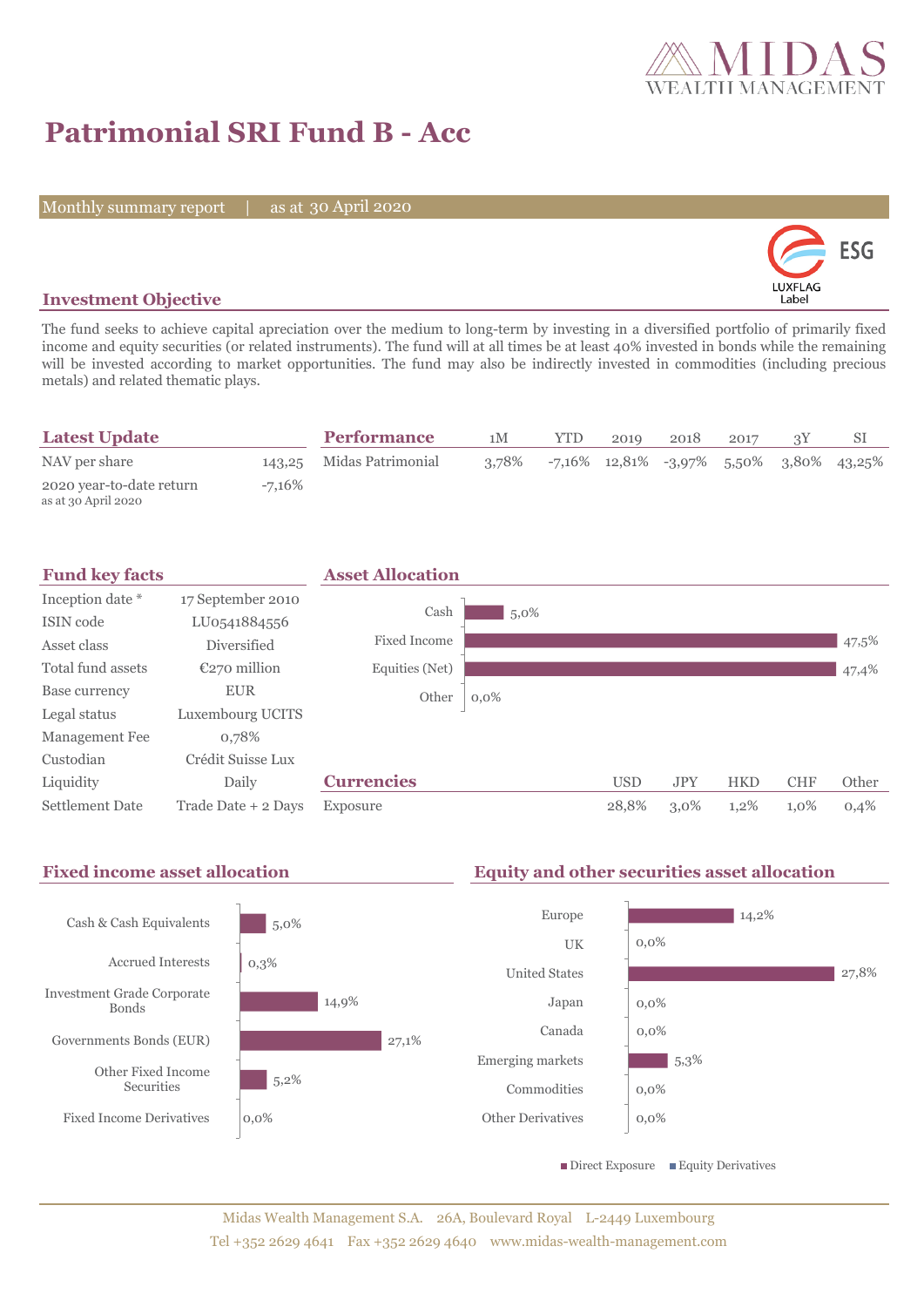

# **Patrimonial SRI Fund B - Acc**

Monthly summary report | as at 30 April 2020

| Top 10 fixed income holdings            | YTM     | Rating | Weight  |
|-----------------------------------------|---------|--------|---------|
| DEUTSCHLAND REP: DBR o 08/15/29         | $-0.5%$ | AAA    | 4,0%    |
| NETHERLANDS GOVT: NETHER 0 3/4 07       | $-0,3%$ | AAA    | 3,4%    |
| BTPS: BTPS 3.35 03/01/35                | 1,9%    | BBB-   | 2,1%    |
| DEUTSCHLAND REP: DBR 1 1/4 08/15/48     | $0.0\%$ | AAA    | 1,8%    |
| EUROPEAN INVT BK : EIB o $3/8$ 07/16/25 | $-0,2%$ | AAA    | 1,6%    |
| AGENCE FRANCAISE : AGFRNC 0 1/8 11/1!   | $-0.3%$ | AA     | 1,6%    |
| BTPS: BTPS 0.35 02/01/25                | 0.9%    | BBB-   | 1,5%    |
| FRANCE O.A.T.: FRTR 1 1/4 05/25/36      | 0,4%    | AA     | $1,5\%$ |
| ALTICE FINCO SA: ALTICE 4 3/4 01/15/28  | 7,7%    | $CCC+$ | 1,3%    |
| IRISH GOVT: IRISH 1 05/15/26            | $-0.1%$ | A      | $1,2\%$ |
|                                         |         |        |         |

### **Fixed income rating breakdown**



| Top 10 equity holdings           | Sector                        | Weight | <b>Equity</b> |
|----------------------------------|-------------------------------|--------|---------------|
| <b>ALTICE NV-A</b>               | Communication Services 3,1%   |        | Consum        |
| <b>AMAZON.COM INC</b>            | <b>Consumer Discretionary</b> | 2,3%   | C             |
| <b>MICROSOFT CORP</b>            | <b>Information Technology</b> | 2,2%   |               |
| <b>MEDTRONIC PLC</b>             | <b>Health Care</b>            | 1,9%   |               |
| <b>APPLE INC</b>                 | <b>Information Technology</b> | 1,8%   |               |
| ALIBABA GROUP HOLDING-SP ADR     | <b>Consumer Discretionary</b> | 1,8%   | Informa       |
| <b>ALTICE USA INC-A</b>          | <b>Communication Services</b> | 1.8%   |               |
| <b>FREY</b>                      | <b>Real Estate</b>            | 1,7%   | Commu         |
| <b>EQUINIX INC</b>               | <b>Real Estate</b>            | 1,6%   |               |
| <b>CHECK POINT SOFTWARE TECH</b> | <b>Information Technology</b> | 1,6%   |               |

## **Sector breakdown**

| <b>Consumer Discretionary</b> | 14,2%   |
|-------------------------------|---------|
| <b>Consumer Staples</b>       | 8,7%    |
| Energy                        | $0,0\%$ |
| Financials                    | $0.0\%$ |
| Health Care                   | 14,0%   |
| <b>Information Technology</b> | 33,2%   |
| Industrials                   | 3,5%    |
| Materials                     | $0.0\%$ |
| <b>Communication Services</b> | 14,4%   |
| <b>Utilities</b>              | 4,8%    |
| <b>Real Estate</b>            | 7,2%    |



# **Thematics breakdown Top 5 funds and other holdings**

Quaero Bamboo 1,7%